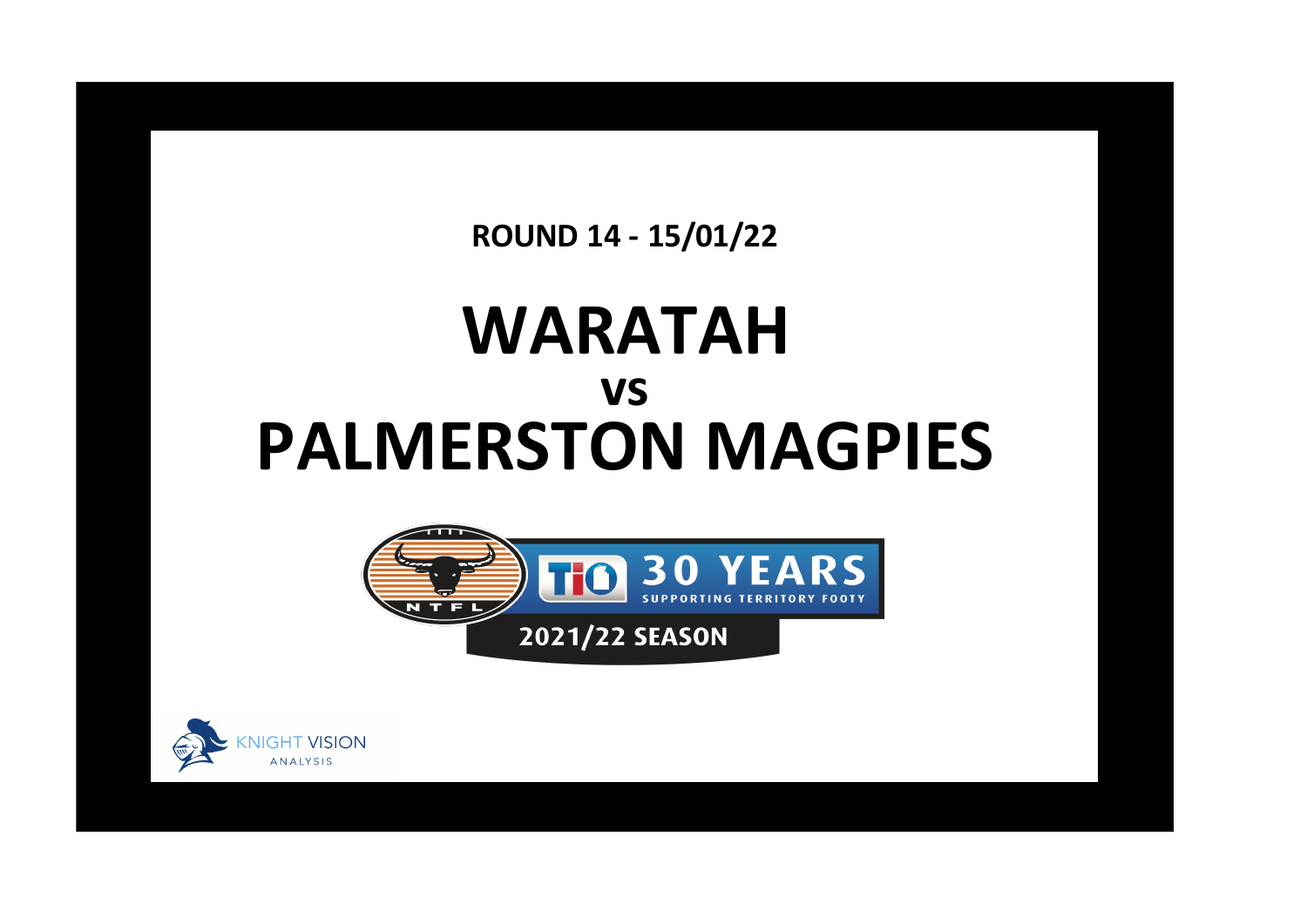|                |                         | Waratah                 |                |              |                          | <b>Palmerston Magpies</b><br><b>Differential</b> |                         |                |                         |              |  |          |                |                |                |              |
|----------------|-------------------------|-------------------------|----------------|--------------|--------------------------|--------------------------------------------------|-------------------------|----------------|-------------------------|--------------|--|----------|----------------|----------------|----------------|--------------|
| Q1             | Q <sub>2</sub>          | Q <sub>3</sub>          | Q4             | <b>TOTAL</b> |                          | Q1                                               | Q <sub>2</sub>          | Q <sub>3</sub> | Q <sub>4</sub>          | <b>TOTAL</b> |  | Q1       | Q <sub>2</sub> | Q <sub>3</sub> | Q <sub>4</sub> | <b>TOTAL</b> |
| 50             | 36                      | 50                      | 46             | 182          | <b>Kicks</b>             | 44                                               | 37                      | 34             | 50                      | 165          |  | $+6$     | $-1$           | $+16$          | $-4$           | $+17$        |
| 36             | 13                      | 31                      | 31             | 111          | <b>Handballs</b>         | 17                                               | 20                      | 12             | 23                      | 72           |  | $+19$    | $-7$           | $+19$          | $+8$           | $+39$        |
| 86             | 49                      | 81                      | 77             | 293          | <b>Disposals</b>         | 61                                               | 57                      | 46             | 73                      | 237          |  | $+25$    | $-8$           | $+35$          | $+4$           | $+56$        |
| 1.39           | 2.77                    | 1.61                    | 1.48           | 1.64         | <b>K:H Ratio</b>         | 2.59                                             | 1.85                    | 2.83           | 2.17                    | 2.29         |  | $-1.20$  | $+0.92$        | $-1.22$        | $-0.69$        | $-0.65$      |
| 76%            | 69%                     | 66%                     | 63%            | 69%          | Kick Eff. %              | 70%                                              | 68%                     | 59%            | 72%                     | 68%          |  | $+6%$    | $+2%$          | $+7%$          | $-9%$          | $+1%$        |
| 97%            | 77%                     | 87%                     | 94%            | 91%          | <b>Handball Eff. %</b>   | 88%                                              | 85%                     | 75%            | 100%                    | 89%          |  | $+9%$    | $-8%$          | $+12%$         | $-6%$          | $+2%$        |
| 4              | $\mathbf{1}$            | 3                       | 6              | 14           | <b>Clangers</b>          | 3                                                | $\overline{\mathbf{3}}$ | 3              | 4                       | 13           |  | $+1$     | $-2$           | $\mathbf{0}$   | $+2$           | $+1$         |
| 29             | 21                      | 28                      | 30             | 108          | <b>Cont. Poss</b>        | 21                                               | 20                      | 17             | 23                      | 81           |  | $+8$     | $+1$           | $+11$          | $+7$           | $+27$        |
| 59             | 30                      | 53                      | 49             | 191          | <b>Unc. Poss</b>         | 43                                               | 40                      | 28             | 51                      | 162          |  | $+16$    | $-10$          | $+25$          | $-2$           | $+29$        |
| 20             | 14                      | 20                      | 19             | 73           | <b>Marks</b>             | 19                                               | 14                      | 10             | 24                      | 67           |  | $+1$     | $\mathbf{0}$   | $+10$          | $-5$           | $+6$         |
| 18             | 11                      | 19                      | 19             | 67           | <b>Unc. Marks</b>        | 18                                               | 14                      | 10             | 21                      | 63           |  | $\bf{0}$ | $-3$           | $+9$           | $-2$           | $+4$         |
| 2              | 3                       | $\mathbf{1}$            | 0              | 6            | <b>Cont. Marks</b>       | 1                                                | $\bf{0}$                | 0              | 3                       | 4            |  | $+1$     | $+3$           | $+1$           | $-3$           | $+2$         |
| 1              | $\overline{2}$          | $\overline{2}$          | 3              | 8            | <b>Int. Marks</b>        | 3                                                | $\Omega$                | 1              | 4                       | 8            |  | $-2$     | $+2$           | $+1$           | $-1$           | $\mathbf{0}$ |
| 2              | 5                       | 9                       | 5              | 21           | <b>F50 Marks</b>         | $\overline{2}$                                   | $\Omega$                | 1              | 1                       | 4            |  | $\Omega$ | $+5$           | $+8$           | $+4$           | $+17$        |
| 35             | 10                      | 25                      | 25             | 95           | <b>Handball Receives</b> | 14                                               | 17                      | 8              | 21                      | 60           |  | $+21$    | $-7$           | $+17$          | $+4$           | $+35$        |
| 20             | 13                      | 23                      | 24             | 80           | <b>Groundball Gets</b>   | 15                                               | 16                      | 13             | 18                      | 62           |  | $+5$     | $-3$           | $+10$          | $+6$           | $+18$        |
| 5              | $\overline{\mathbf{z}}$ | $\overline{\mathbf{z}}$ | 7              | 26           | <b>Hitouts</b>           | 10                                               | 4                       | 2              | 5                       | 21           |  | $-5$     | $+3$           | $+5$           | $+2$           | $+5$         |
| 9              | 8                       | 8                       | $\overline{7}$ | 32           | <b>Clearances</b>        | 7                                                | 4                       | 3              | $\overline{\mathbf{z}}$ | 21           |  | $+2$     | $+4$           | $+5$           | $\mathbf{0}$   | $+11$        |
| 10             | 7                       | 5                       | 6              | 28           | <b>Tackles</b>           | 7                                                | $\overline{\mathbf{z}}$ | 10             | 7                       | 31           |  | $+3$     | $\bf{0}$       | $-5$           | $-1$           | $-3$         |
| 9              | 5                       | $\overline{\mathbf{z}}$ | 6              | 27           | <b>One Percenters</b>    | 6                                                | 3                       | 5              | 4                       | 18           |  | $+3$     | $+2$           | $+2$           | $+2$           | $+9$         |
| 4              | $\overline{2}$          | 4                       | 5              | 15           | <b>Spoils</b>            | 3                                                | $\overline{2}$          | 4              | 3                       | 12           |  | $+1$     | $\mathbf{0}$   | $\mathbf{0}$   | $+2$           | $+3$         |
| 9              | 10                      | 6                       | 6              | 31           | <b>Frees For</b>         | 8                                                | 9                       | 5              | 4                       | 26           |  | $+1$     | $+1$           | $+1$           | $+2$           | $+5$         |
| 8              | 9                       | 5                       | 4              | 26           | <b>Frees Against</b>     | 9                                                | 10                      | 6              | 6                       | 31           |  | $-1$     | $-1$           | $-1$           | $-2$           | $-5$         |
| 13             | 11                      | 16                      | 13             | 53           | <b>Inside 50s</b>        | 8                                                | $\overline{ }$          | $\overline{2}$ | 12                      | 29           |  | $+5$     | $+4$           | $+14$          | $+1$           | $+24$        |
| 4              | 5                       | $\overline{2}$          | 9              | 20           | <b>Rebound 50s</b>       | 6                                                | 6                       | 12             | 8                       | 32           |  | $-2$     | $-1$           | $-10$          | $+1$           | $-12$        |
| 62%            | 82%                     | 56%                     | 62%            | 64%          | Score / I50 %            | 75%                                              | 57%                     | 50%            | 25%                     | 48%          |  | $-13%$   | $+25%$         | $+6%$          | +37%           | $+16%$       |
| 6              | 5                       | $\overline{\mathbf{4}}$ | 4              | 19           | <b>Goals</b>             | 4                                                | $\overline{\mathbf{2}}$ | $\mathbf{0}$   | $\overline{2}$          | 8            |  | $+2$     | $+3$           | $+4$           | $+2$           | $+11$        |
| $\overline{2}$ | 4                       | 5                       | 4              | 15           | <b>Behinds</b>           | $\overline{2}$                                   | $\overline{2}$          | 1              | 1                       | 6            |  | $\bf{0}$ | $+2$           | +4             | $+3$           | $+9$         |
| 38             | 34                      | 29                      | 28             | 129          | <b>Score</b>             | 26                                               | 14                      | $\mathbf{1}$   | 13                      | 54           |  | $+12$    | $+20$          | $+28$          | $+15$          | $+75$        |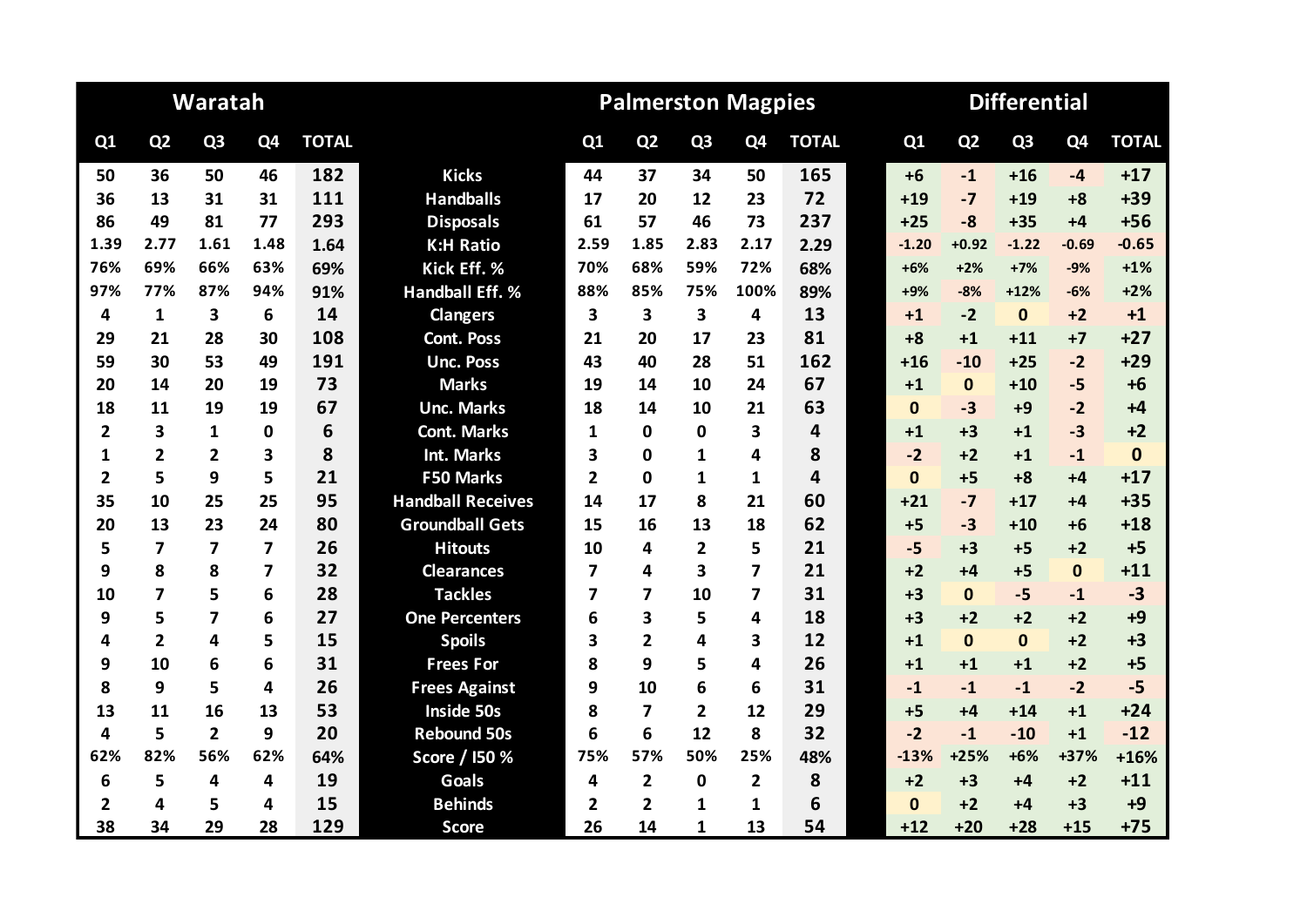|                     |     |             |       |       |             |                      |           |       |      |    |      |             | <b>Waratah</b>           |             |       |      |       |              |      |           |      |                |            |                |       |                 |                          |
|---------------------|-----|-------------|-------|-------|-------------|----------------------|-----------|-------|------|----|------|-------------|--------------------------|-------------|-------|------|-------|--------------|------|-----------|------|----------------|------------|----------------|-------|-----------------|--------------------------|
| <b>Player</b>       | К   | н           | D     |       | KE% HE% CLG |                      | <b>CP</b> | UP    | М    | UM |      |             | CM IM F50M HR GBG HO CLR |             |       |      |       | т            | 1%   | <b>SP</b> | FF   | FA             | <b>I50</b> | <b>R50</b>     | G     | В               | <b>SA</b>                |
| 33 C Rich           | 19  | 12          | 31    | 84%   | 100%        |                      | 8         | 24    | 13   | 13 | 0    | 0           | 8                        | 7           | 6     | 0    | 2     | 1            | 0    | 0         | 2    | 1              | 2          | 0              | 4     | 1               | 6                        |
| 21 A Ankers         | 14  | 12          | 26    | 43%   | 100%        | O                    | 10        | 16    | 3    | 3  | 0    | 0           | 2                        | 12          | 10    | 0    | 4     | 0            | 3    | 0         |      |                | 3          | 0              | 2     | 4               | 1                        |
| 04 D Collis         | 19  | 4           | 23    |       | 79% 100%    | 2                    | 9         | 16    | 4    | 4  | 0    | 2           | 0                        | 8           | 5     | 0    |       | 4            | 4    | 3         | 6    |                | 4          | 4              | 0     | 0               | 2                        |
| 11 J Munro          | 13  | 10          | 23    | 46%   | 90%         | 3                    | 11        | 12    | 5    | 5  | 0    | 0           | 1                        | 6           |       | 0    | 6     | 2            | 0    | 0         | 4    | 3              | 6          | 3              | 0     | 2               | 3                        |
| 01 J Magro          | 18  | 2           | 20    |       | 72% 100%    | $\Omega$             | 5         | 15    | 7    | 7  | 0    | $\Omega$    | 4                        | 5           | 2     | 0    |       | $\mathbf{1}$ | 0    | 0         | 3    | 0              | 4          | 0              | 7     | 3               | 4                        |
| 14 J Crocker        | 13  | 7           | 20    | 85%   | 100%        | 0                    | 3         | 17    | 4    | 4  | 0    | 1           | 0                        | 10          | 3     | 0    |       | 0            | 1    | 1         | 0    | 1              | 2          | 3              | 0     | 0               | 1                        |
| 17 J Stevens        | 9   | 11          | 20    | 56%   | 82%         |                      | 9         | 12    | 5    | 4  | 1    | 0           | 0                        | 8           |       | 0    | 2     | 2            | 0    | 0         |      | 1              | 3          | $\overline{2}$ | 0     | 0               | 0                        |
| 31 T Toma           | 8   | 6           | 14    | 75%   | 67%         | 1                    | 7         | 7     | 4    | 2  | 2    | 0           | 1                        | 5           | 5     | 0    | 2     | 1            | 1    | 0         | 1    | 2              | 4          | 1              | 1     | 0               | 1                        |
| 05 T Cree           | 8   | 5           | 13    | 50%   | 80%         | 0                    | 4         | 9     | 1    | 1  | 0    | $\mathbf 0$ | 0                        | 7           | 4     | 0    | 1     | 3            | 1    | 0         | 2    | $\overline{2}$ | 5          | $\mathbf{1}$   | 0     | 0               | 1                        |
| 09 J Bowd           | 6   | 6           | 12    | 100%  | 83%         | 0                    | 6         | 6     | 3    | 2  | 1    | 2           | 0                        | 2           | 5     | 0    | 1     | 0            | -1   | 0         | 1    | 0              | 1          | 1              | 0     | 0               | 0                        |
| <b>18 N Stevens</b> | 3   | 9           | 12    | 67%   | 67%         | 0                    | 6         |       | 1    | 1  | 0    | 0           | 0                        | 5           | 6     | 0    | 0     | 1            | 2    | 0         | 0    | 1              | 2          | 0              | 0     | 1               | 1                        |
| 22 A Dohnt          | 5   | 6           | 11    | 40%   | 100%        | 0                    | 3         | 8     | 6    | 6  | 0    | 0           | 0                        | 2           | 2     | 0    |       | 4            | 0    | 0         | 2    | 0              |            | 0              | 0     | 1               | 0                        |
| 10 Z Griffiths      | 7   | 2           | 9     |       | 71% 100%    | 0                    | 1         | 8     | 3    | 3  | 0    | 2           | 0                        | 4           |       | 0    | 0     | 0            | 1    | 1         | 0    | 0              | 1          | $\overline{2}$ | 0     | 0               | 0                        |
| 27 C Arnold         | 5   | 4           | 9     | 60%   | 100%        | 0                    | 2         | 6     | 2    | 2  | 0    | 0           |                          | 2           |       | 0    | O     | 0            |      | 1         |      | $\mathcal{P}$  | 3          | 0              | 2     | 0               | 1<br><b>SOON OF</b>      |
| 36 S Tatupu         | 7   | 2           | 9     |       | 71% 100%    | 1                    | 5         | 4     | 4    | 2  | 2    | ი           | 4                        |             | 3     |      |       | 2            |      | 0         | 0    |                | 0          | 0              | 2     | 1<br>anana mara | 4<br><b>The Contract</b> |
| 13 J Wilkins        | 2   | 6           | 8     | 50%   | 100%        | $\Box$<br>mononana a | 4         | 4     |      |    | 0    | 0<br>onomor | 0                        | 3           | 3     | 9    | 3     | 3            |      |           |      | O              |            | 0<br>omoro     | 0     | 0<br>manan m    | 1<br>mmmm                |
| 15 R Bartee         | 6   |             | 7     | 50%   | 100%        | 2                    | 6         | 2     | 1    | 1  | 0    | 0           | 0                        |             | 5     | 0    | 3     | 2            | 0    | 0         |      | 5              | 3          | 2              | 0     | 0               | 0<br>an an a             |
| 26 H Kitschke       | 7   | 0           | 7     |       | 86% #####   | 0                    | 3         |       | 2    | 2  | 0    | 0           | 0                        |             |       | 0    | Ω     |              |      |           |      |                |            | 0              | 0     | 0               | 1                        |
| 08 D O'Dwyer        | 6   | 0           | 6     |       | 83% #####   | 1                    | 2         | 5     | 3    | 3  | 0    | 1           | 0                        | 1           |       | 0    | 0     | 0            | 3    | 3         |      | 3              |            | 0              | 0     | 0               | 0                        |
| 19 N Gooch          | 3   | 3           | 6     |       | 67% 100%    | 1                    | 1         | 5     | 0    | 0  | 0    | 0           | 0                        | 4           |       | 0    | 0     | 0            | 4    | 4         | 0    | 0              | 0          | 1              | 0     | 0               | 0                        |
| 34 T Goodwin        | 2   | 3           | 5     | 50%   | 100%        | 1                    | 3         | 2     | 1    | 1  | 0    | 0           | 0                        | 1           | 1     | 15   | 3     | 0            | 0    | 0         | 2    | 1              | 2          | 0              | 1     | 0               | 0                        |
| 29 S Dunstan        | 0   | 0           | 0     |       | ##### ##### | 0                    | 0         | 0     | 0    | 0  | 0    | 0           | 0                        | 0           | 0     | 0    | 0     | 1            | 0    | 0         | 0    | $\Omega$       | 0          | 0              | 0     | 0               | 0                        |
|                     |     |             |       |       |             |                      |           |       |      |    |      |             |                          |             |       |      |       |              |      |           |      |                |            |                |       |                 |                          |
| <b>WAR</b>          | 182 | 111         | 293   | 69%   | 91%         | 14                   | 108       | 191   | 73   | 67 | 6    | 8           | 21                       | 95          | 80    | 26   | 32    | 28           | 27   | 15        | 31   | 26             | 53         | 20             | 19    | 15              | 27                       |
| <b>PMFC</b>         | 165 | 72          | 237   |       | 68% 89%     | 13                   | 81        | 162   | 67   | 63 | 4    | 8           | 4                        | 60          | 62    | 21   | 21    | 31           | 18   | 12        | 26   | 31             | 29         | 32             | 8     | 6               | 12                       |
| <b>Differential</b> |     | $+17$ $+39$ | $+56$ | $+1%$ | $+2%$       | $+1$                 | $+27$     | $+29$ | $+6$ | +4 | $+2$ | 0           |                          | $+17$ $+35$ | $+18$ | $+5$ | $+11$ | $-3$         | $+9$ | $+3$      | $+5$ | -5             | $+24$      | $-12$          | $+11$ | $+9$            | $+15$                    |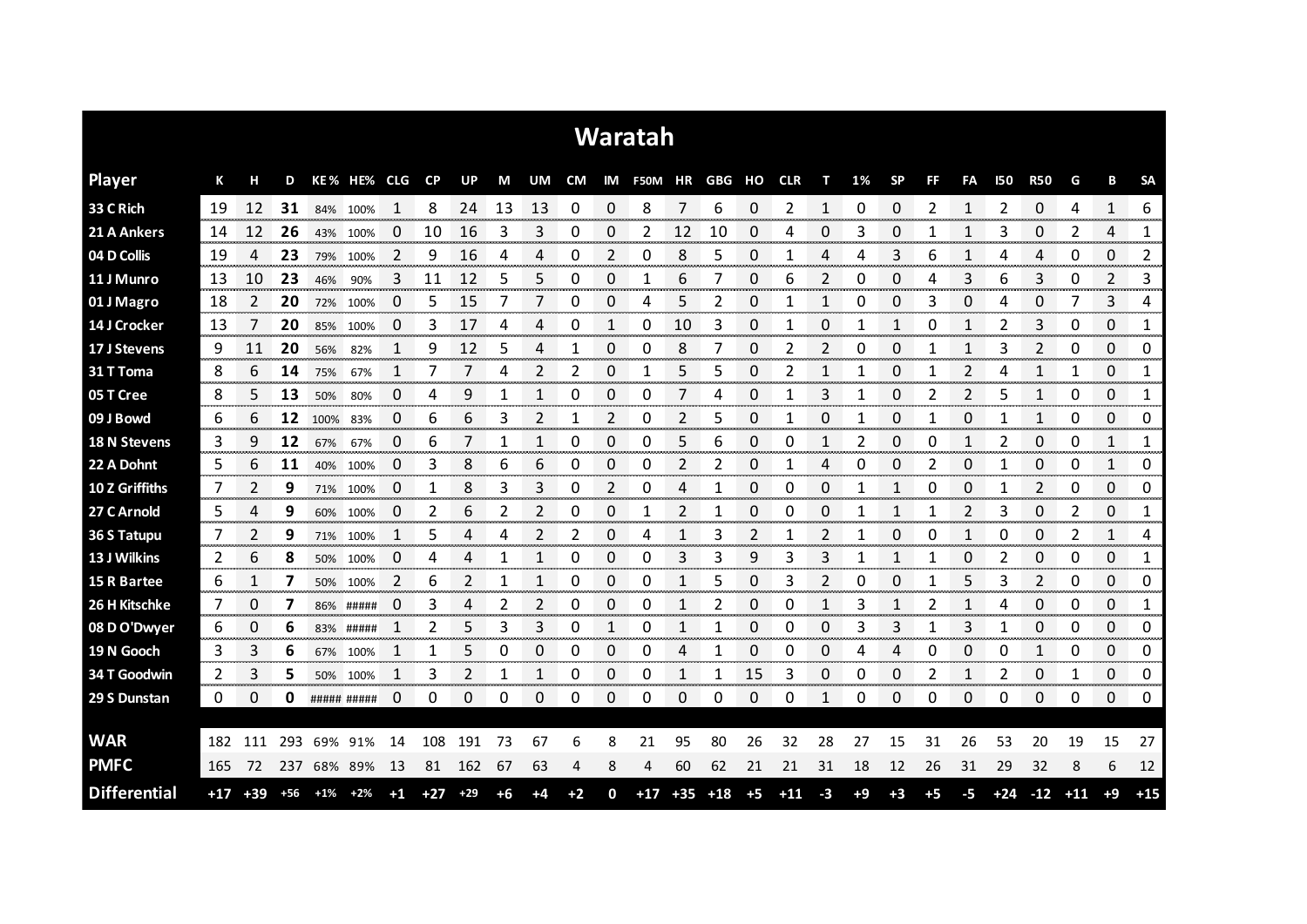|                     |              |                           |     |       |            |     |                             |                    |    |    |                        |                        | <b>Palmerston Magpies</b> |           |                        |                  |                        |                |                  |              |                                  |                        |       |                      |       |                  |              |
|---------------------|--------------|---------------------------|-----|-------|------------|-----|-----------------------------|--------------------|----|----|------------------------|------------------------|---------------------------|-----------|------------------------|------------------|------------------------|----------------|------------------|--------------|----------------------------------|------------------------|-------|----------------------|-------|------------------|--------------|
| <b>Player</b>       | К            |                           | D   |       | KE % HE%   | CLG | CP                          | UP                 | М  | UM | <b>CM</b>              | IM                     | F50M HR GBG               |           |                        | HO               | <b>CLR</b>             | т              | 1%               | <b>SP</b>    | FF                               | FA                     | 150   | <b>R50</b>           | G     | в                | <b>SA</b>    |
| 35 L Marlin         | 22           | 7                         | 29  | 73%   | 86%        | 3   | 5                           | 24                 | 11 | 11 | 0                      | 3                      | 0                         | 7         | 5                      | 0                | 0                      | 0              | 2                | 2            | 0                                | 0                      | 6     | 6                    | 1     | 0                | $\mathbf{1}$ |
| 12 E Liddle         | 17           | 8                         | 25  | 53%   | 100%       | 2   | 8                           | 17                 | 5  | 5  | 0                      | 0                      | 0                         | 10        | 5                      | 0                | 3                      | 3              | 0                | 0            | 4                                | 1                      | 1     | 4                    | 0     | 0                | 2            |
| 03 Alwyn Davey      | 21           | 0                         | 21  | 67%   | #####      | 1   | 8                           | 13                 | 4  | 4  | 0                      | 3                      | 0                         | 4         | 7                      | 0                |                        | 2              | 3                | 1            | 2                                | 2                      | 1     | 5                    | 0     | 0                | 0            |
| <b>30 M Dennis</b>  | 9            | 7                         | 16  | 78%   | 86%        | 1   | 11                          | 5                  | 2  | 1  | 1                      | 0                      | 0                         | 1         | 9                      | 12               | 4                      | 3              | 2                | 1            | 2                                | 3                      | 1     | 1                    | 0     | 0                | 0            |
| 18 E Betts          | 12           | 3                         | 15  | 50%   | 100%       | 0   | 8                           | 6                  | 4  | 4  | 0                      | 0                      | 1                         | 2         | 5                      | 0                | 6                      | 3              | 1                | 0            | 3                                | $\overline{2}$         | 5     | 3                    | 0     | 1                | 1            |
| 23 J Youle          | 11           | 4                         | 15  | 64%   | 100%       | 1   | 1                           | 14                 | 8  | 8  | 0                      | 0                      | 0                         | 5         | 1                      | 0                | 1                      | 2              | 0                | 0            | 0                                | 1                      | 4     | 3                    | 1     | 1                | 1            |
| 02 R Warfe          | 10           | 3                         | 13  | 70%   | 100%       | 1   | 3                           | 11                 | 7  | 6  | 1                      | 0                      | 0                         | 3         | 0                      | 0                | 1                      | 1              | 0                | 0            | 2                                | 0                      | 2     | 1                    | 1     | 0                | 1            |
| 06 S Lampton        | 8            | 4                         | 12  | 75%   | 100%       | 0   | 2                           | 11                 | 6  | 6  | 0                      | 1                      | 0                         | 3         | 2                      | 0                | 0                      | 0              | 0                | 0            | 0                                | 1                      | 1     | 1                    | 0     | 0                | 0            |
| 24 J Harvey         | 7            | 5                         | 12  | 86%   | 80%        | 0   | 2                           | 11                 | 3  | 3  | 0                      | 0                      | 0                         | 6         |                        | 0                | 2                      | 1              |                  | $\mathbf{1}$ | 2                                | 4                      |       | 3                    | 0     | 0                | 0            |
| 27 N Jetta          | 7            | 4                         | 11  | 86%   | 75%        | 0   | 4                           | 7                  | 2  | 2  | 0                      | 0                      | 0                         | 2         | 4                      | 0                | 1                      | 6              | 0                | 0            | 4                                | 3                      | 2     | 1                    | 0     | 0                | 0            |
| 01 J Cooper         | 8            | 1                         | 9   | 63%   | 100%       | 2   | 2                           |                    | 2  | 2  | 0                      | 0                      | 0                         | 2         | 2                      | 0                | 0                      | 2              | 0                | 0            | 0                                | 3                      |       | 1                    | 3     | 1                | 2            |
| 13 M Liddle         | 1            | 8                         | 9   | 0%    | 88%        | 0   | 5                           | 5                  | 1  | 1  | 0                      | 0                      | 0                         | 4         | 5                      | 0                | 0                      | 0              | 1                | $\mathbf{1}$ | 0                                | 0                      | 0     | 0                    | 0     | 0                | 0            |
| 08 L Flanagan       | 4            | 4                         | 8   | 75%   | 75%        | 0   | 2                           | 6                  | 3  | 3  | 0                      | 0                      | 0                         | 3         | 2                      | 0                | 0                      | 2              | 0                | 0            | 0                                | 1                      | C     | 2                    | 0     | 0                | 0            |
| 15 M Perry Jnr      | 3<br>omorrom | 4<br>-------------------- | 7   | 67%   | 75%        | 1   | 3<br><u>നാനനായ സാധാനമായ</u> | 4<br>voor om om de | 0  | 0  | 0<br><b>CONTRACTOR</b> | 0<br>ommon month       | 0<br>annon an             | 2<br>mmmm | 3<br><b>CONTRACTOR</b> | 0<br>anananana a | 0<br><b>STATISTICS</b> | 2<br>ananana a | 0<br>----------- | 0            | 0<br><u>mananan menyerang pa</u> | 2<br><b>Seconds</b>    | 1     | 0                    | 0     | 0                | 1            |
| 28 I Andrade        | 4            | 3                         |     | 50%   | 100%       |     | 5<br>ana amin'ny            |                    |    |    | 0                      | 0<br>ana amin'ny       | 0                         |           | 3                      | 0<br>an an a     | 2                      |                | 0                | 0            | 2                                | 0                      |       | <b>Service Co</b>    | 0     | 0<br>ana amin'ny | 0<br>anan an |
| 25 J Cole           | 2            | 4<br>noncono.             | 6   |       | 100% 100%  | 0   | 3                           | 4                  | 1  | 1  | 0                      | 0<br><b>CONTRACTOR</b> | 0                         | 2         | 3                      | 0<br>manan m     | O                      | 1<br>mono      | 4                | 4<br>manan m | 1                                | 1<br><b>CONTRACTOR</b> | 0     | 0<br><b>TOO DOOR</b> | 0     | 0<br>ana ana a   | 0<br>nomono  |
| 16 B Ugle           | 3            | 2                         | 5.  |       | 100% 100%  | 0   | 3                           |                    | 3  |    | 2                      | 1                      |                           |           |                        | 0                | Ω                      | 0              |                  | 0            | 0                                | 1                      |       | 0                    |       | 0                | 0            |
| 26 J Hollamby       | 3            | 1                         | 4   | 67%   | 0%         | 0   | 2                           | 2                  | 1  | 1  | 0                      | 0                      | 0                         | 0         | 2                      | 9                | 0                      | 1              | 0                | 0            | 0                                | 2                      | 0     | 0                    | 0     | 0                | 0            |
| 22 D Stafford       | 3            | 0                         | 3   | 0%    | #####      | 0   | 3                           | 0                  | 0  | 0  | 0                      | 0                      | 0                         | 0         |                        | 0                | 0                      | 1              | 2                | 1            | 3                                | $\Omega$               | 0     | $\Omega$             | 0     | 2                | 1            |
| 36 W Davey          | 3            | 0                         | 3   |       | 67% #####  | 0   | 0                           | 4                  | 2  | 2  | 0                      | 0                      | 2                         | 1         | 0                      | 0                | 0                      | 0              | 0                | 0            | 0                                | 2                      | 0     | 0                    | 1     | 0                | 0<br>mmmm    |
| 10 T Roach          | 1            | 0                         |     |       | 100% ##### | 0   | 1                           |                    | 1  |    | 0                      | 0                      | 0                         | 0         |                        | 0                | 0                      | 0              | 0                | 0            | 0                                | $\mathbf{1}$           |       | 0                    | 0     | 0                | 1            |
| 34 H Morgan-Morris  | 1            | 0                         | 1   |       | 100% ##### | 0   | 0                           | 1                  | 0  | 0  | 0                      | 0                      | 0                         | 1         | 0                      | 0                | 0                      | 0              | 1                | 1            | 0                                | 1                      | 0     | 0                    | 0     | 0                | 1            |
| <b>PMFC</b>         | 165          | 72                        | 237 |       | 68% 89%    | 13  | 81                          | 162                | 67 | 63 | 4                      | 8                      | 4                         | 60        | 62                     | 21               | 21                     | 31             | 18               | 12           | 26                               | 31                     | 29    | 32                   | 8     | 6                | 12           |
| <b>WAR</b>          | 182          | 111                       | 293 |       | 69% 91%    | 14  | 108                         | 191                | 73 | 67 | 6                      | 8                      | 21                        | 95        | 80                     | 26               | 32                     | 28             | 27               | 15           | 31                               | 26                     | 53    | 20                   | 19    | 15               | 27           |
| <b>Differential</b> | -17          | $-39$                     | -56 | $-1%$ | $-2\%$     | -1  | -27                         | $-29$              | -6 | -4 | -2                     | 0                      | $-17$                     | $-35$     | $-18$                  | -5               | $-11$                  | $+3$           | -9               | $-3$         | -5                               | $+5$                   | $-24$ | $+12$                | $-11$ | -9               | $-15$        |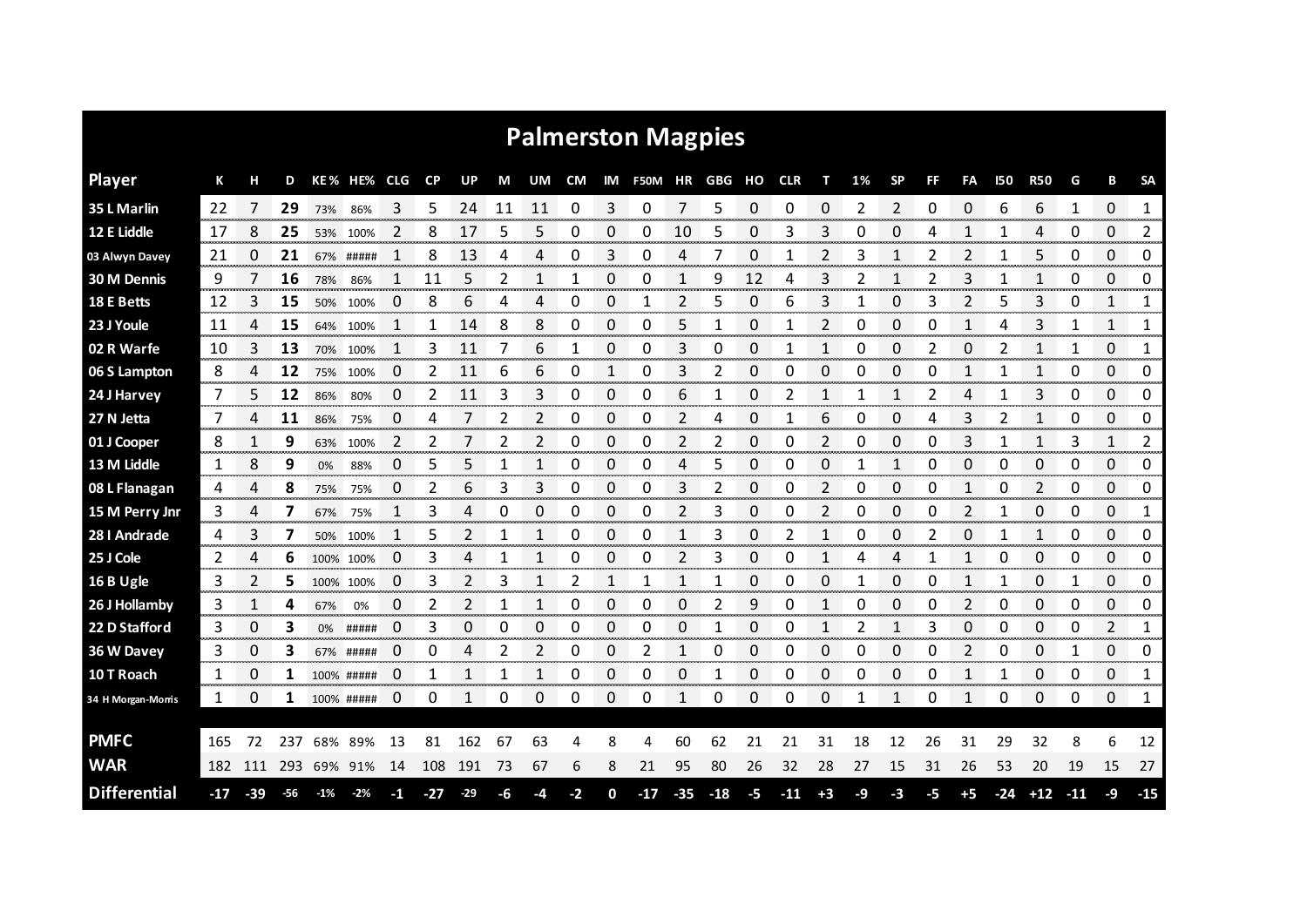|                        | <b>Score Sources</b> |             |
|------------------------|----------------------|-------------|
|                        | <b>WAR</b>           | <b>PMFC</b> |
| <b>Turnover</b>        | 11.10.76             | 4.2.26      |
| <b>Stoppage</b>        | 7.5.47               | 3.2.20      |
| <b>Kick In</b>         | 1.0.6                | 1.2.8       |
| <b>TOTAL</b>           | 19.15.129            | 8.6.54      |
|                        | Defensive 50         |             |
| <b>Turnover</b>        | 0.2.2                | 0.0.0       |
| <b>Stoppage</b>        | 0.0.0                | 0.2.2       |
| <b>Kick In</b>         | 1.0.6                | 1.2.8       |
| <b>TOTAL</b>           | 1.2.8                | 1.4.10      |
|                        | <b>Midfield</b>      |             |
| <b>Turnover</b>        | 10.6.66              | 4.2.26      |
| <b>Centre Bounce</b>   | 5.3.33               | 2.0.12      |
| <b>B/ARC Stoppages</b> | 2.0.12               | 1.0.6       |
| <b>TOTAL</b>           | 17.9.111             | 7.2.44      |
|                        | <b>Forward 50</b>    |             |
| <b>Turnover</b>        | 1.2.8                | 0.0.0       |
| <b>Stoppage</b>        | 0.2.2                | 0.0.0       |
| <b>TOTAL</b>           | 1.4.10               | 0.0.0       |